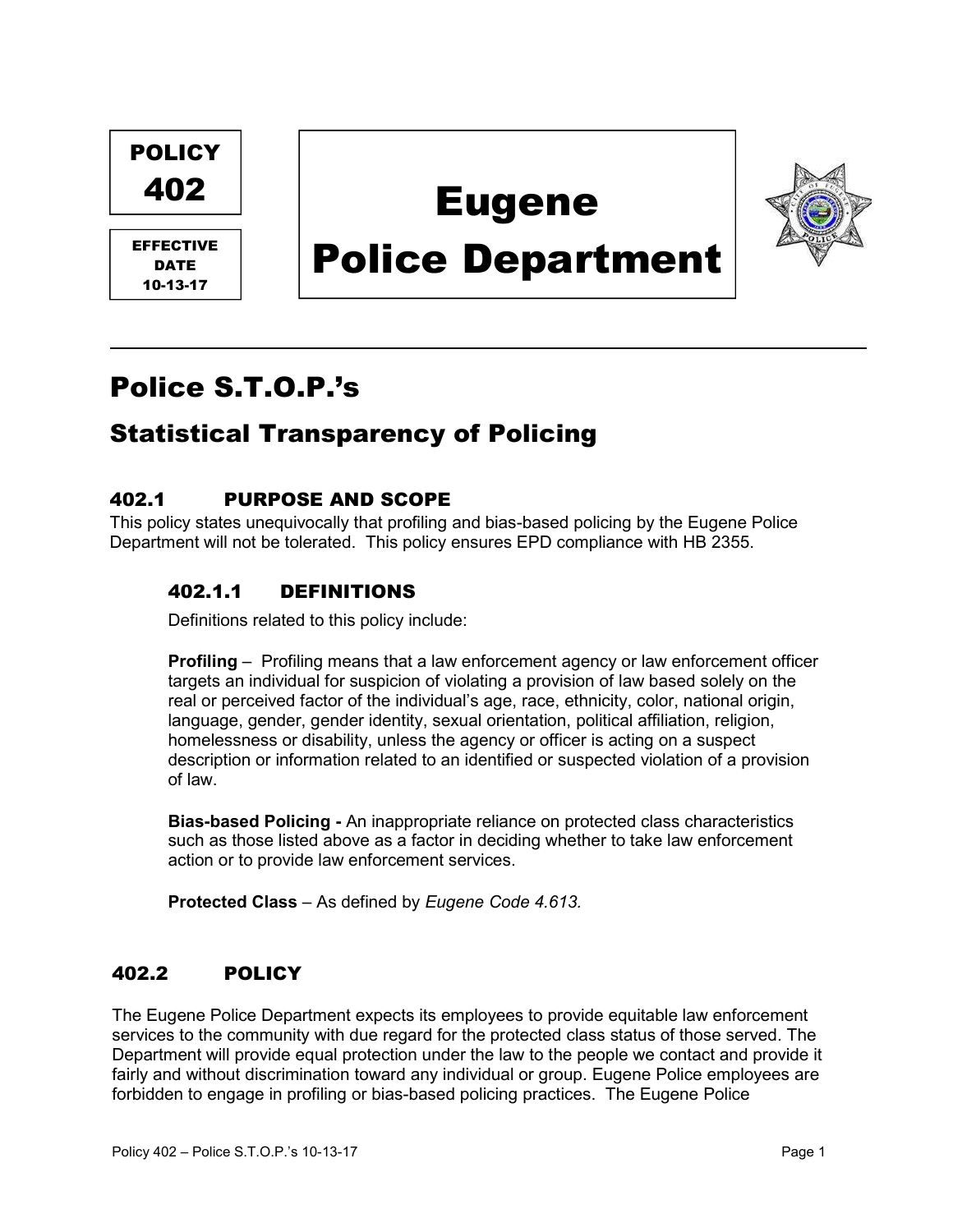Department will investigate all complaints of profiling received by the agency or the independent police auditor.

## 402.3 USE OF PROTECTED CLASS AS A DESCRIPTION

Nothing in this policy is intended to prohibit an officer from considering factors such as race or ethnicity in combination with other legitimate factors to establish reasonable suspicion or probable cause. This policy does not prohibit an officer from initiating a conversation with any person, so long as a reasonable person would conclude that they are free to go at any time.

#### 402.4 DEPARTMENT RESPONSIBILITY

Every member of this department shall perform his or her duties in a professional, fair, and objective manner.

#### 402.4.1 DETENTIONS

Eugene Police Department officers will always ensure the stopping, detaining, frisking, and/or searching any person is based on current and accepted legal principles.

Nothing in this policy requires an officer to document a contact that would otherwise not require reporting.

If any employee is informed or perceives from a contact that the person contacted believes they have been contacted based upon bias by the officer, the employee should immediately notify a sworn supervisor.

#### 402.4.2 RECORDING INFORMATION ON STOPS BY POLICE

Officers will record data on each discretionary traffic stop and person stop they conduct. The data collection program will be called the Statistical Transparency of Policing (STOP) program in partnership with State of Oregon program. The information to be recorded will include, but is not limited to:

- Officer ID
- Stop date and time
- Location of the stop
- The race, ethnicity, age, and sex of pedestrian or operator of the motor vehicle stopped, based on the observations of the law enforcement officer responsible for reporting the stop
- Nature of, and statutory citation for, the traffic stop or person stop
- The disposition of the stop
- Number of passengers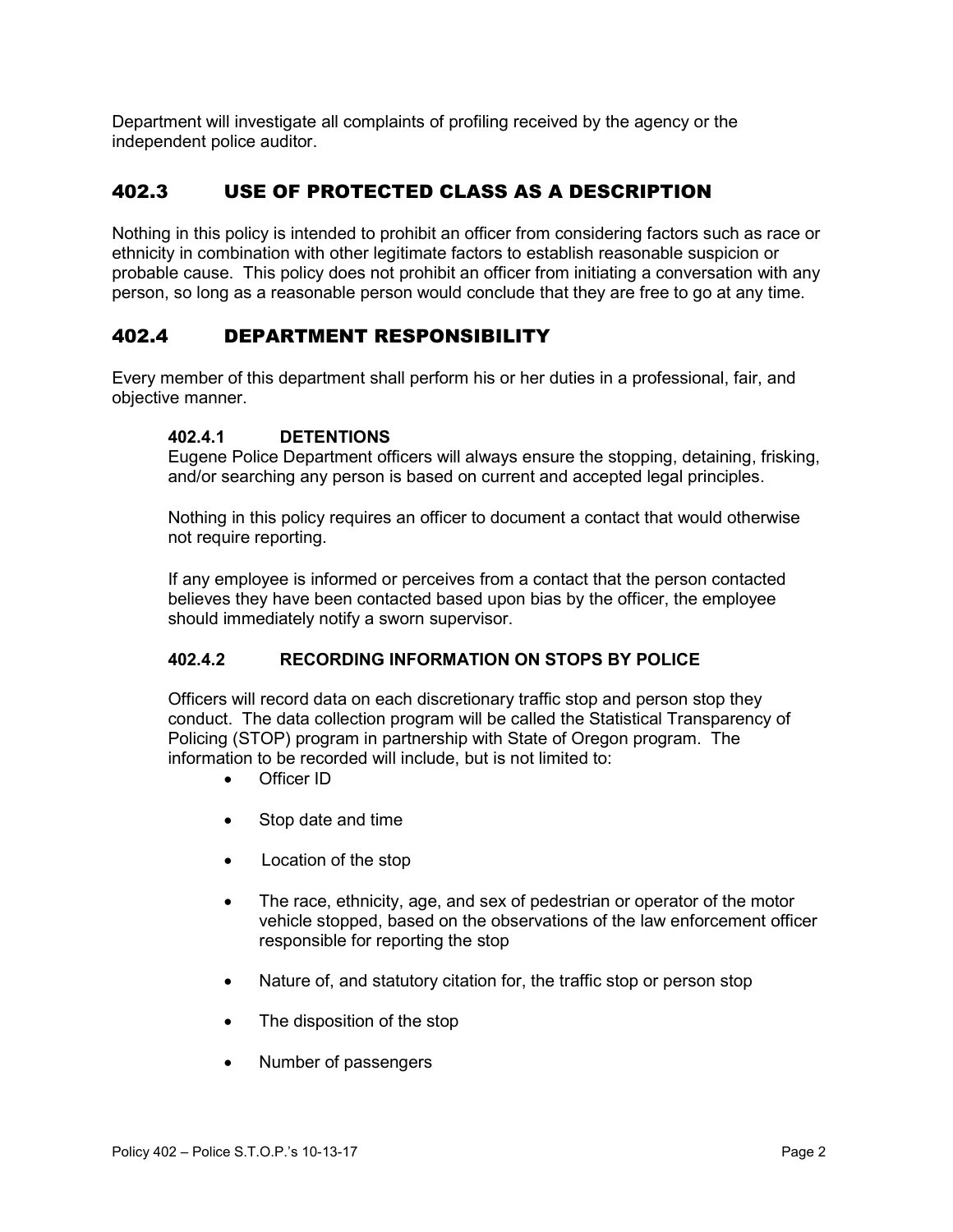- Age, race and sex of any passengers (Only collected if passengers are arrested, cited, detained, or searched)
- Whether or not the driver, any passengers, or the vehicle was searched by officers
- Type of search (Warrant, Vehicle Inventory, Consent, Search Incident to Arrest, Mobile Vehicle)
- Contraband located during search (Guns, Money, Alcohol, Weapons)

#### 402.5 SUPERVISOR RESPONSIBILITY

A supervisor must promptly contact the complainant who has made an allegation of biasedbased policing.

If the supervisor determines it necessary, he or she will complete a Blue Team entry before the end of their shift which details the circumstances of the contact and make a recommendation to their chain of command as to whether or not the complaint merits further investigation.

Supervisors shall monitor those individuals under their supervision for any behavior that may conflict with the purpose of this policy and shall address any alleged or observed violation of this policy in accordance with the Policy 1020 - Personnel Complaints.

Supervisors should discuss any issues with the involved employee and his or her supervisor in a timely manner.

Supervisors may review ICV recordings, MDC data and any other available resource used to document contact between officers and the public to ensure compliance with this policy.

Recordings that capture a potential instance of racial- or bias-based profiling should be retained for administrative investigation purposes.

Supervisors must ensure officers are completing STOP records for all qualifying stops. Audits of STOP data will identify any missing records for correction.

#### 402.6 ADMINISTRATION

The Professional Standards Lieutenant shall review the reported incidents of Biased-Based Policing and be prepared to submit an overview, including the public concern and complaint, to the Chief of Police or designee. The report should not contain any names or identifying information regarding a specific incident, complaint, citizen, or officer. It will be reviewed by the Chief of Police. The Professional Standards Lieutenant will assist the Chief in identifying any changes in training or operations that should be made to improve service.

The Eugene Police Department will provide a copy of, and the disposition upon completion of the investigation, of each complaint alleging profiling received by the agency to the Law Enforcement Contacts Policy and Data Review Committee in accordance with their protocols developed for receiving complaints alleging profiling.